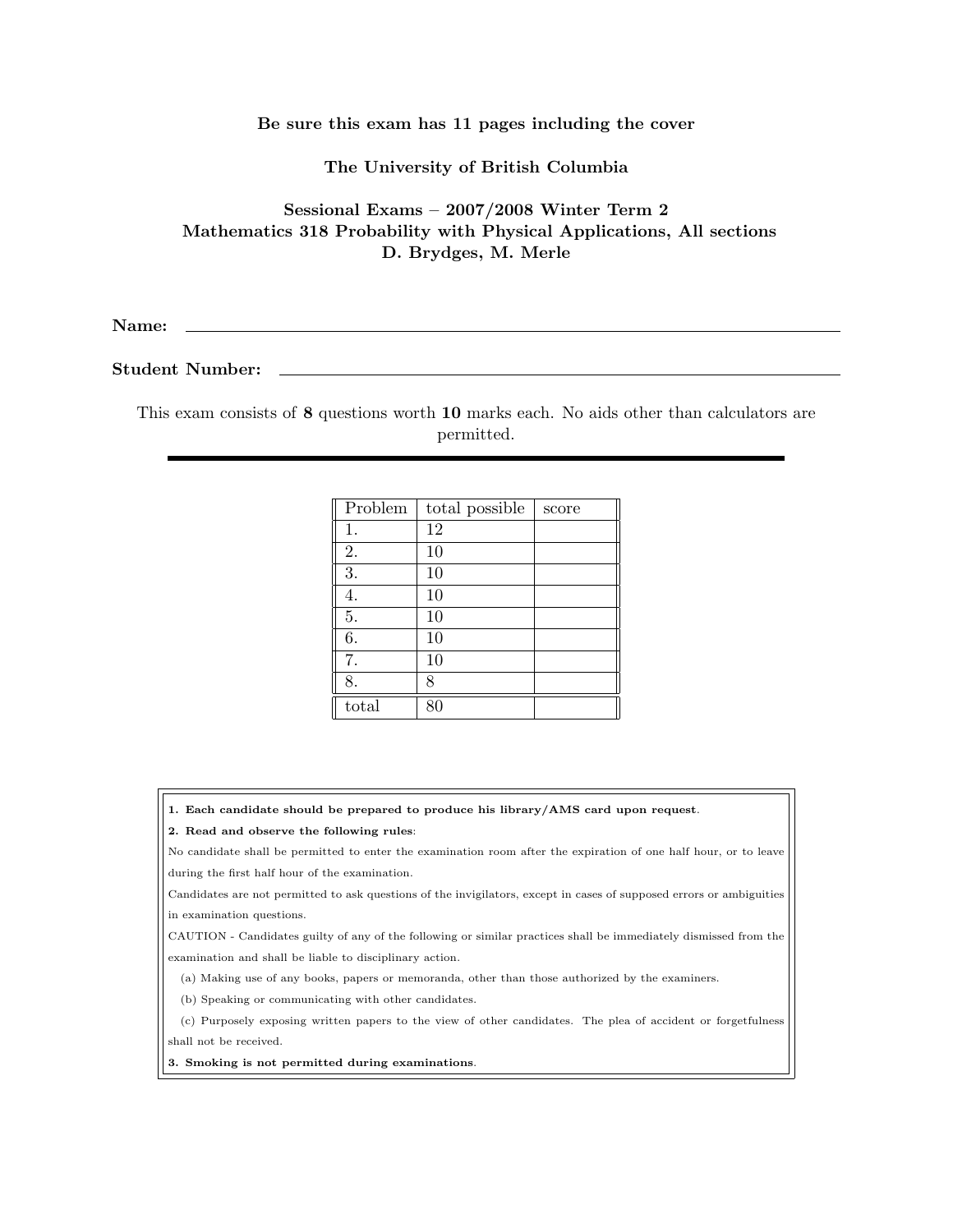Tables on last pages.

 $(2 \text{ points})$  1. (a) How many different seven letter License Plates can be made out of the letters in "hrududu"?

(3 points) What is the probability that a poker hand will have two of a kind and three of a kind? (b) (e.g. two Kings and three Queens).

(4 points) (c) Tommy has three cards. Two of them are white on one side and black on the other. The third is white on both sides. Tommy picks one of them at random and places it on a table with a white side upwards. What is the probability that the other side is white?

(3 points) (d) A drunken postman has three letters to deliver to three of the four families living at an apartment block. He randomly puts one letter in each of three of the four mailboxes. What is the probability at least one letter goes to the correct destination? Hint. Inclusion/exclusion.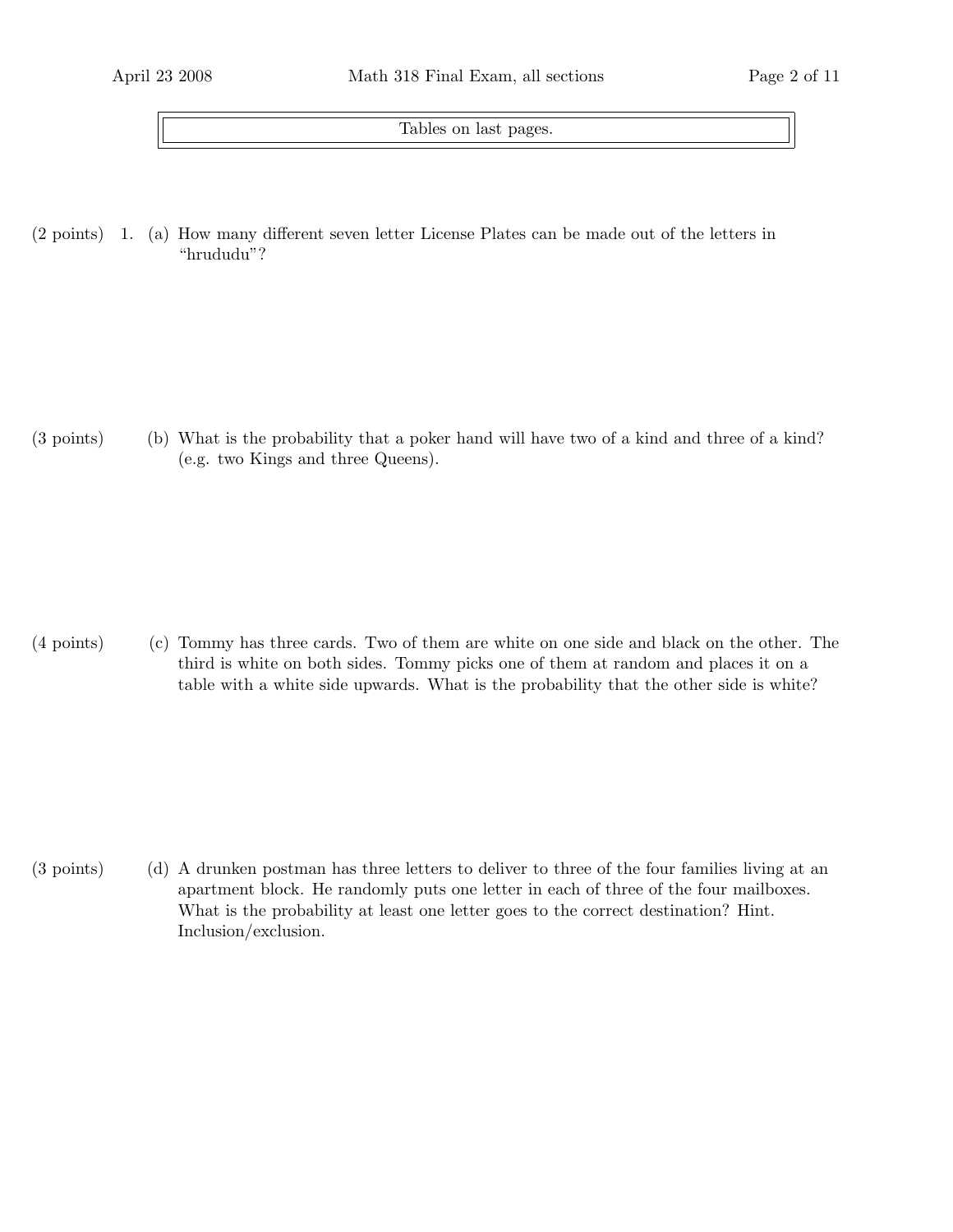$(10 \text{ points})$  2. Fifty numbers are rounded off to the nearest integer and then summed. If the individual round-off errors are uniformly distributed over  $(-.5, .5)$ , approximate the probability that the resulting sum differs from the exact sum by more than 3.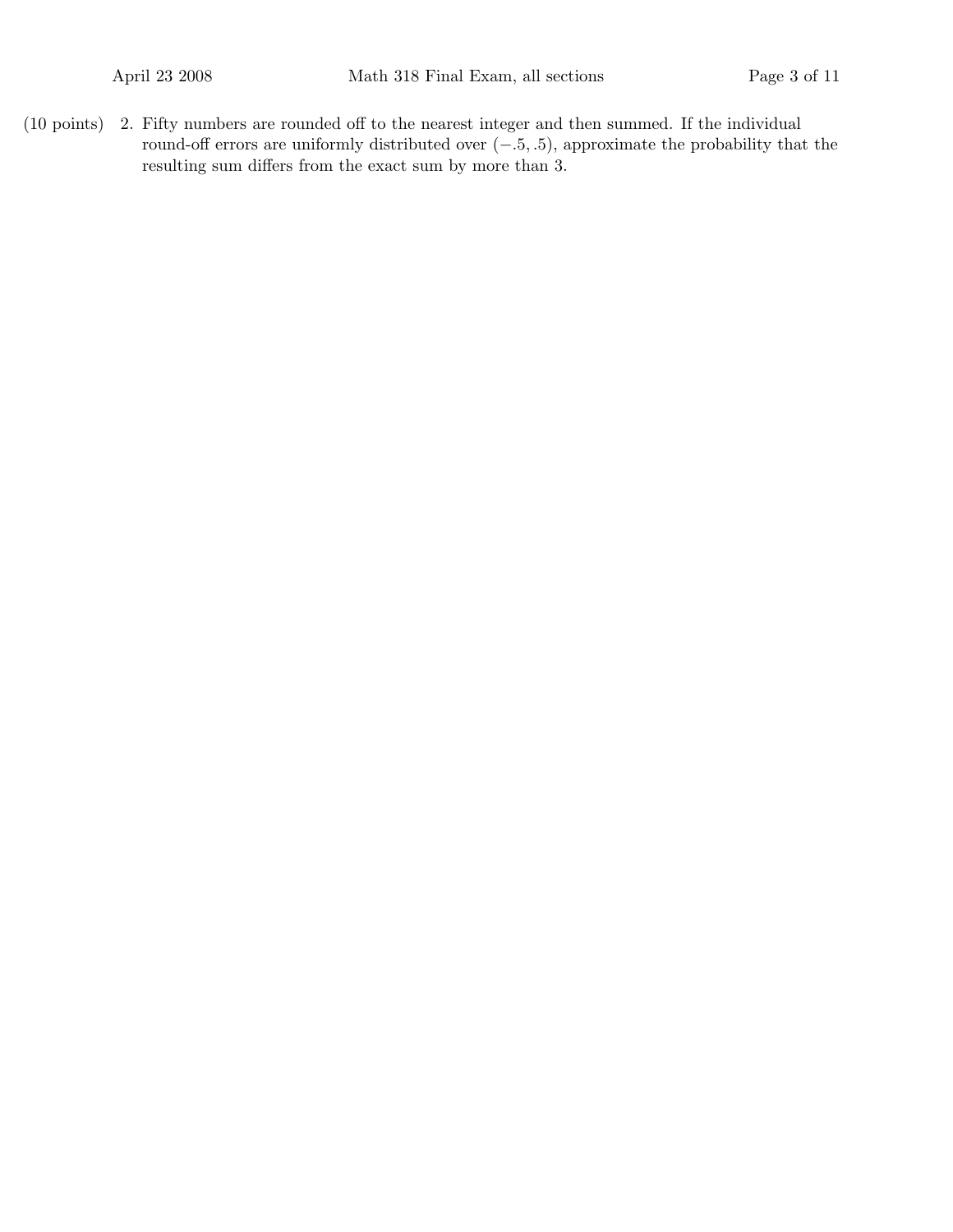(10 points) 3. A Boeing 747 carries 416 passengers. Airlines find that each passenger who reserves a seat fails to show up with probability 0.01 independently of other passengers. Anticipating no-shows the company operating the Boeing 747 sells 420 reservations for every flight. On approximately what proportion of flights will there be more passengers than seats?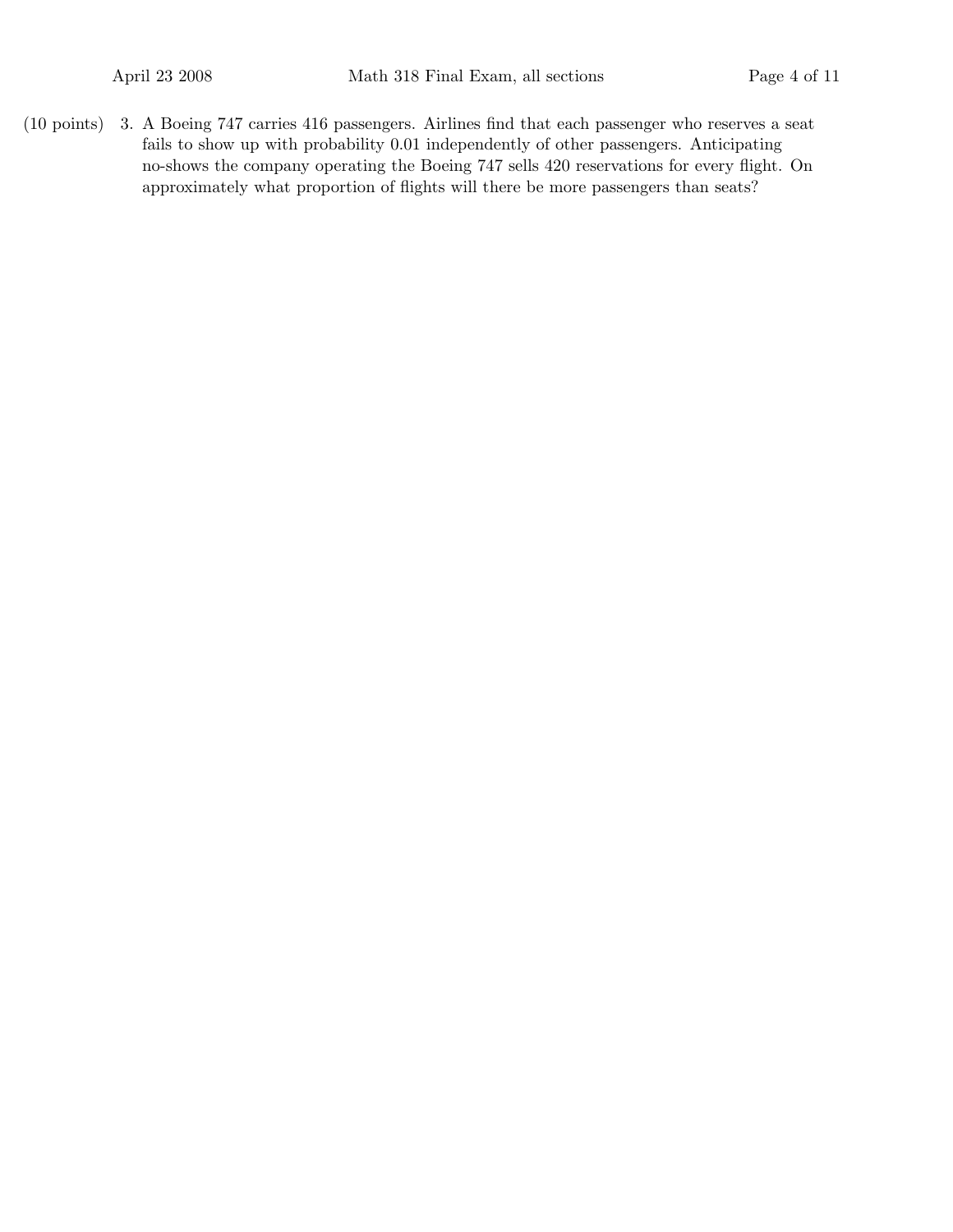4. Suppose that the #4 bus arrivals at Memorial Gym are distributed according to a Poisson process with rate  $\lambda_4 = \frac{1}{20}$  (buses per minute). Likewise the #9 and #17 bus arrivals are Poisson processes with rates  $\lambda_9 = \lambda_{17} = \frac{1}{10}$ . Furthermore the three processes are independent.

(4 points) What is the probability that none of these buses arrive in an interval of 5 minutes? (a)

(3 points) Little Tommy and his Dad arrive at Memorial Gym. Because Tommy likes seeing buses (b) he makes his father wait until he has seen at least one  $#4$ , at least one  $#9$  and at least one #17. What is the probability Dad has to wait 20 minutes?

(3 points) (c) Find the probability that a  $\#4$  arrives before either a  $\#9$  or a  $\#17$ ?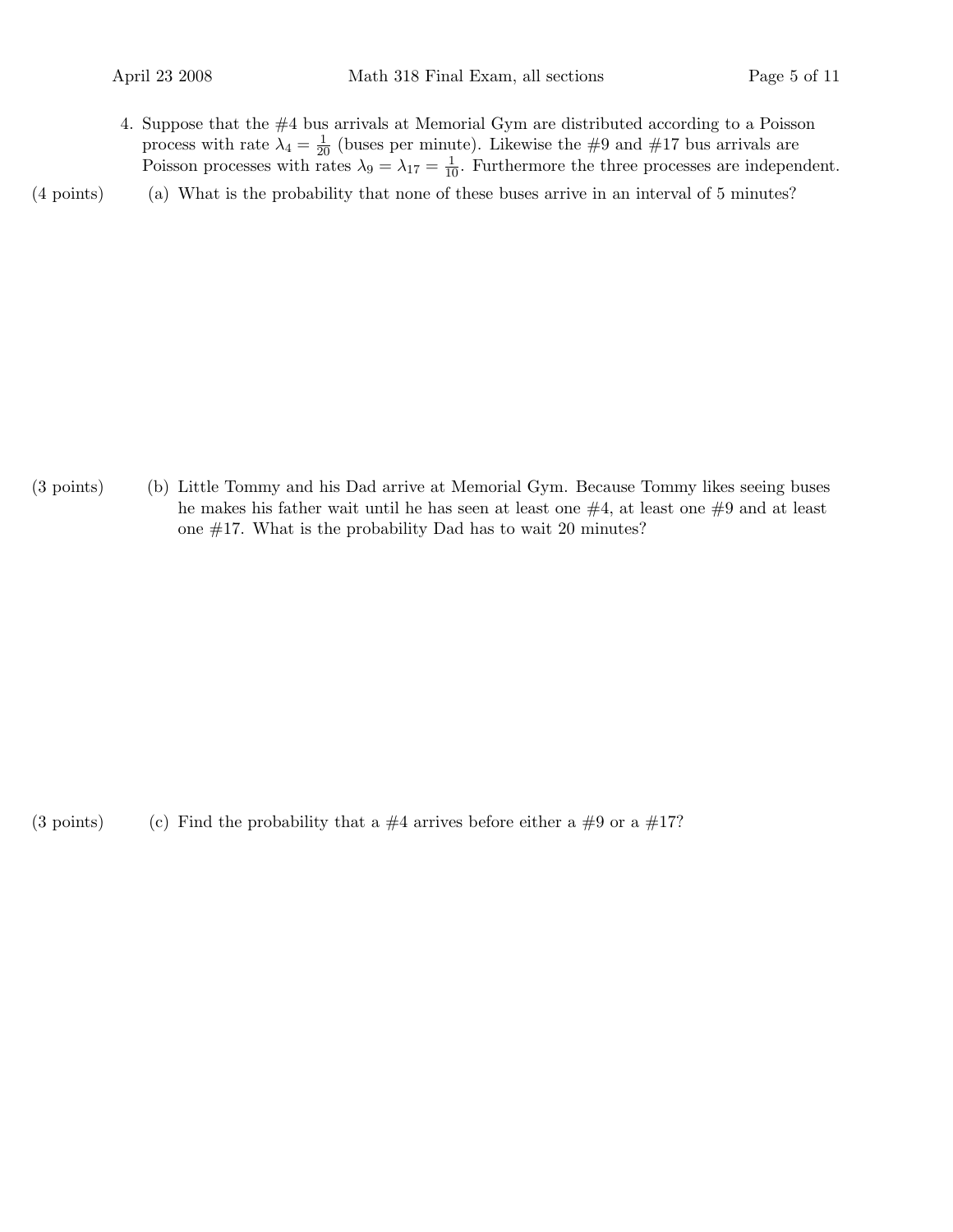(2 points) 5. (a) Suppose that a random walk is recurrent and that there is a positive probability for the walk to eventually visit some other site  $x$ , starting from the origin. Is  $x$  recurrent? Explain.

(3 points) (b) Consider a random walk on  $\mathbb{Z}^1$  taking steps 0, +2, -2 with respective probabilities  $\frac{1}{2}$ ,  $\frac{1}{4}$  $\frac{1}{4}$ , 1  $\frac{1}{4}$ . What is  $\phi(k)$  in the formula

expected #visits to origin 
$$
=
$$
  $\frac{1}{2\pi} \int_{-\pi}^{\pi} \frac{1}{1 - \phi(k)} dk$ 

 $(2 \text{ points})$   $(c)$  Is the walk defined in the previous part recurrent? Explain.

(3 points) (d) Consider two independent walkers performing simple random walk (each taking steps  $\pm 1$ with equal probabilities  $\frac{1}{2}$  on  $\mathbb{Z}^1$ , with one walk beginning at 0 and the other at  $+2$ . Will the two walkers certainly meet? How is this related to the previous parts of this question?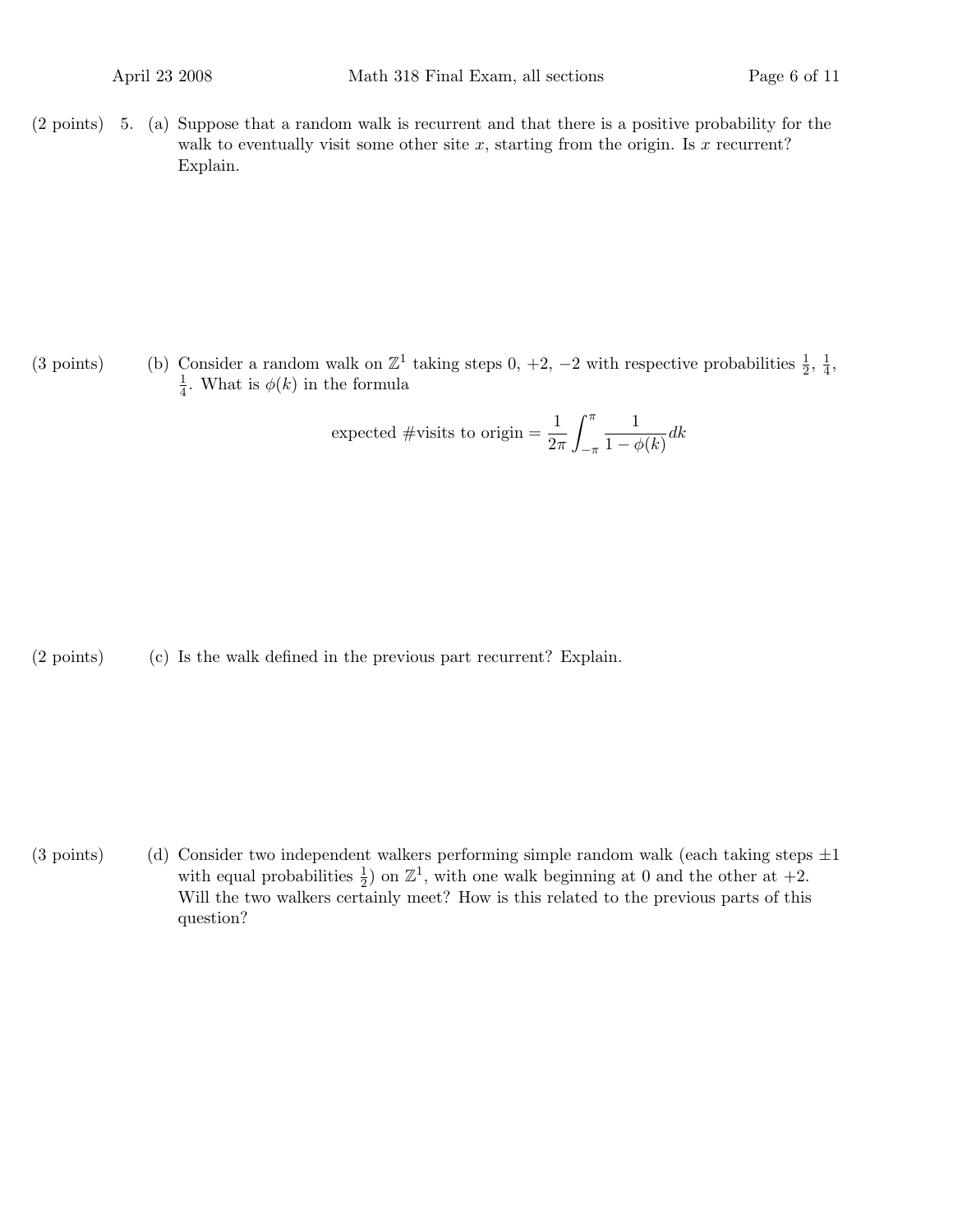- 6. Smith is playing gamblers ruin with the US Federal Reserve which has an infinite amount of money. Recall that in gamblers ruin Smith repeatedly plays a game in which with probability p he wins one dollar from the bank and with probability  $q = 1 - p$  he loses one dollar to the bank. Smith plays until he is broke.
- (2 points) (a) Write the recursion relation and the boundary condition(s) for the probability  $p_i$  that Smith goes broke starting with \$i.

(2 points) Find the general solution to the recursion and boundary conditions of the previous part (b) when  $p=\frac{1}{2}$  $rac{1}{2}$ .

(2 points) (c) Suppose Smith starts with  $$10^{10}$ . What is the probability he goes broke? Explain your answer.

(2 points) Write the recursion relation and boundary condition(s) for the expected number of (d) games  $M_i$  that Smith plays before going broke.

(2 points) (e) For  $p = \frac{1}{2}$  $\frac{1}{2}$ , find all solutions to the recursion relation and boundary condition(s) of the previous part. Deduce that  $M_i$  must be infinite by identifying a contradiction.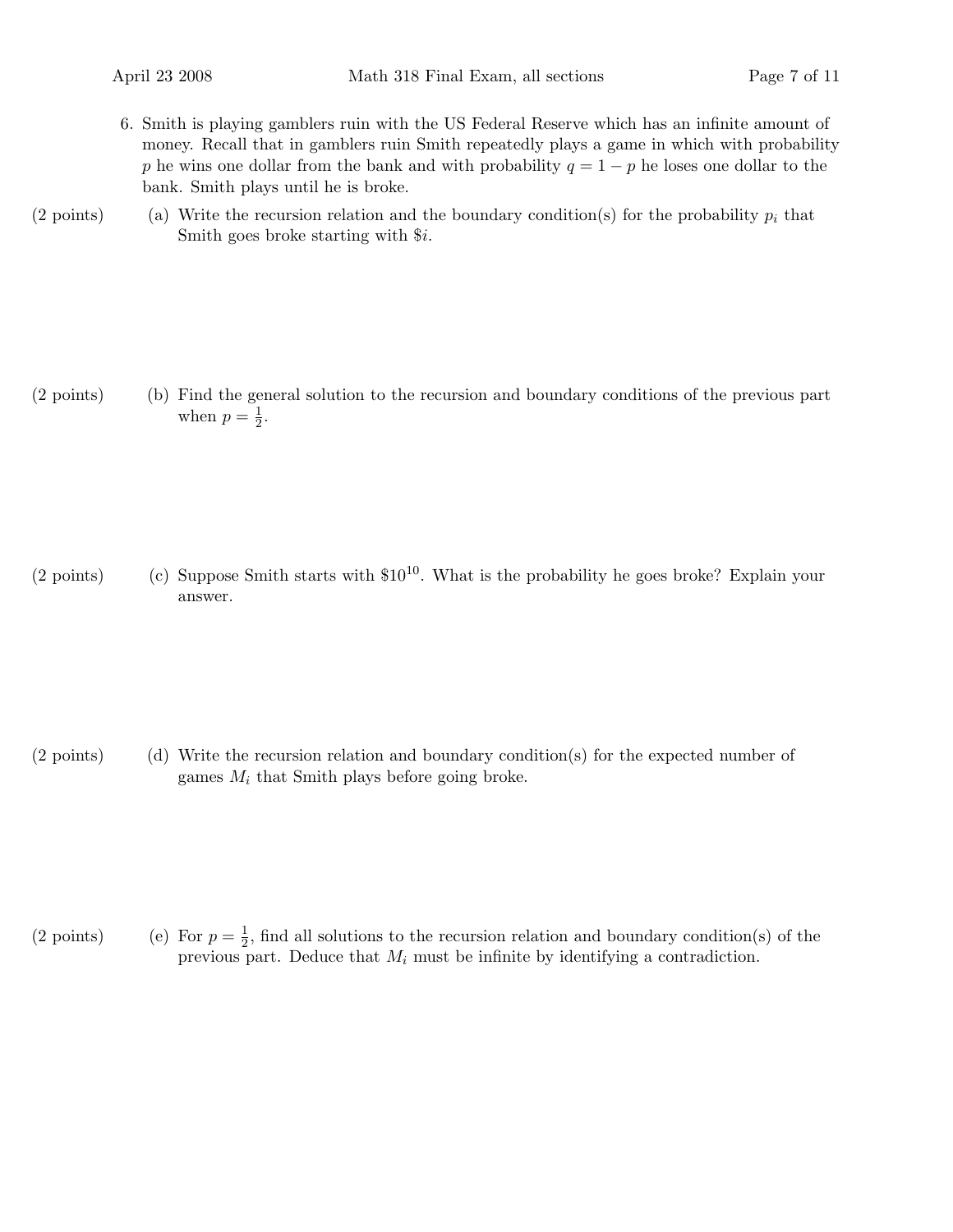7. Consider the Markov chain  $X_{n=0,1,...}$  with state space  $\{1,2,3\}$  and transition matrix

$$
\mathbf{P} = \begin{array}{c|cc} & 1 & 2 & 3 \\ \hline 1 & 0 & 1 & 0 \\ 2 & 0 & \frac{1}{2} & \frac{1}{2} \\ 3 & 1 & 0 & 0 \end{array}
$$

(3 points) (a) What property of  $(\mathbf{P}^n)_{11}$  must be checked to show that state 1 is aperiodic? Is state 1 aperiodic? Explain, using a transition diagram.

(4 points) (b) Suppose  $X_0 = 1$ . In the long run what proportion of time does the Markov chain spend in state 2.

(3 points) (c) Consider the transitions  $X_0$  to  $X_1$ ,  $X_2$  to  $X_3$  etc. In the long run what proportion of these transitions will be from state 2 to state 3?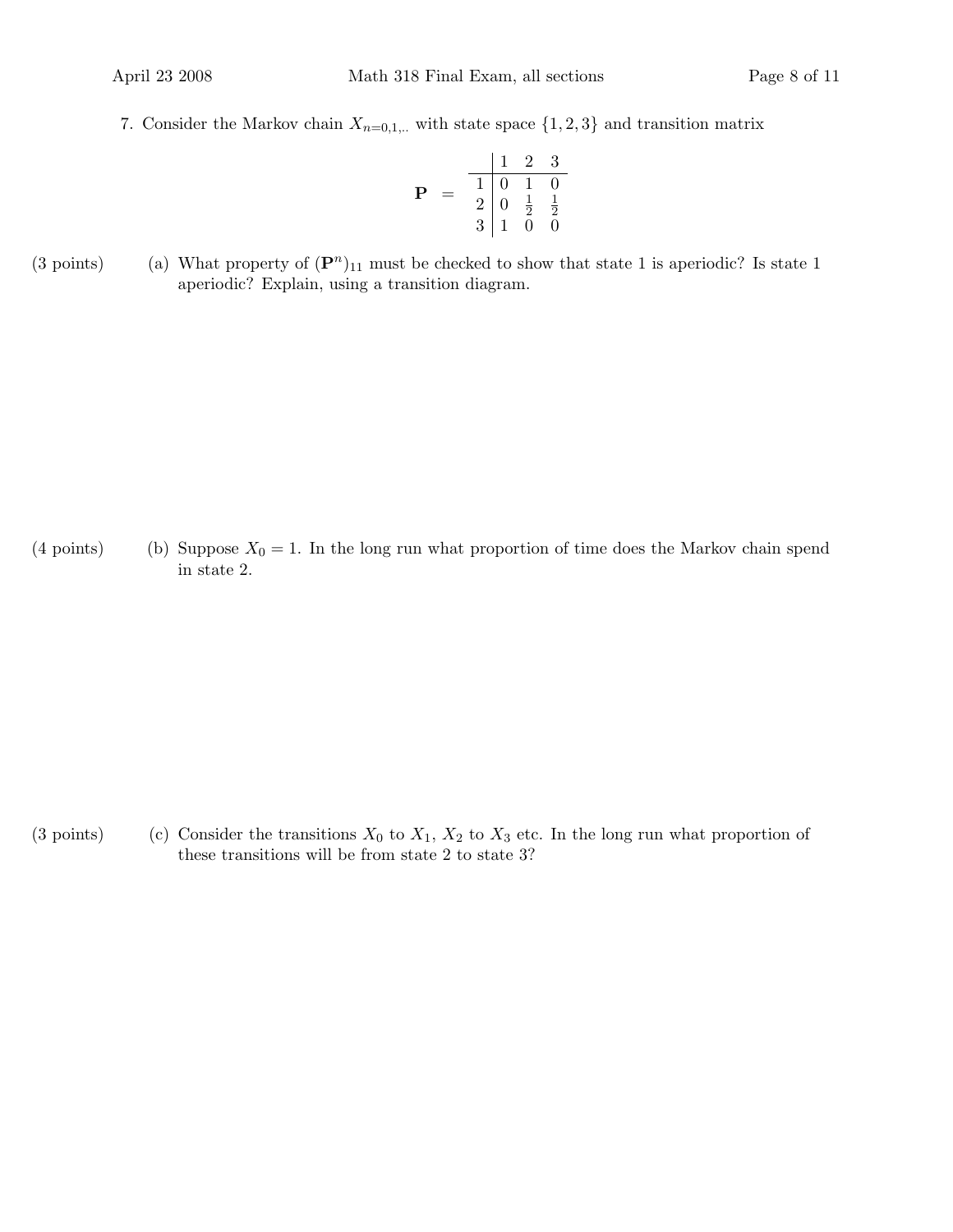8. Consider a random walk  $X_{n=0,1,...}$  on the graph shown. When the walk is at state 2 it chooses state 1 with probability  $\frac{1}{2}$  and state 3 with probability  $\frac{1}{2}$ . When it is in state 1 or state 3 it always goes to state 2.



 $(4 \text{ points})$  (a) What is the expected time to return, if the walk starts in state 1?

(2 points) (b) Let  $Y_{n=0,1,...}$  be an independent walk with the same transition probabilities as  $X_{n=0,1,...}$ and consider  $(X_n, Y_n)$  as a new Markov chain on the 9 vertices pictured below. Complete the picture to a graph which shows the positive probability transitions.



 $(2 \text{ points})$  If both walks start in state 1, what is the expected time until they are again simultaneously in state 1?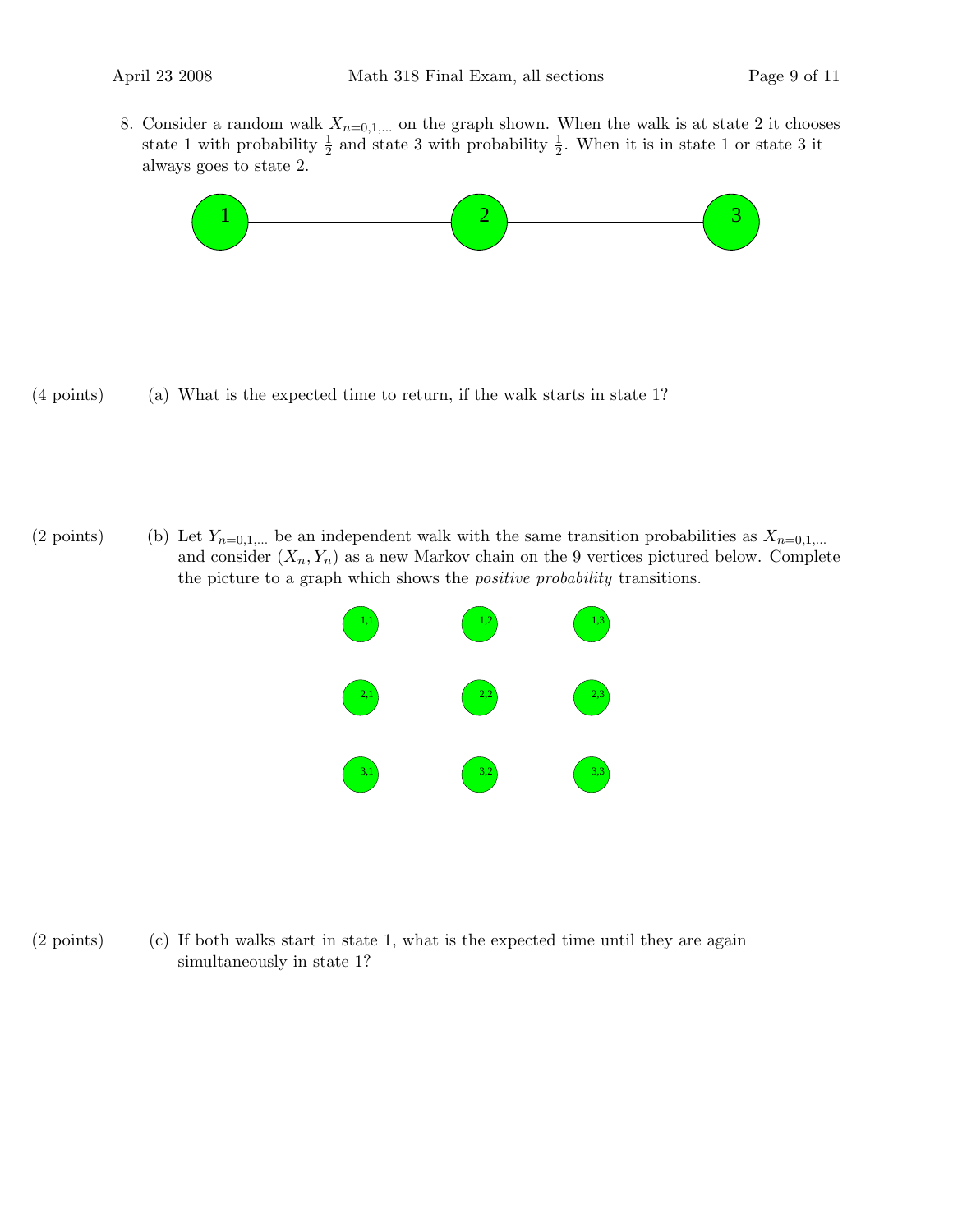Table 1: Mean and Variances

| Distribution                                                        | Mean                 | Variance                          |
|---------------------------------------------------------------------|----------------------|-----------------------------------|
| $\operatorname{Bin}(n,p)$<br>Geometric $(p)$<br>Poisson $(\lambda)$ | np<br>$\overline{1}$ | $np(1-p)$                         |
| Uniform $(a, b)$<br>$Exp(\lambda)$                                  | $a+b$                | $(b-a)^2$<br>12<br>$\overline{2}$ |

# Table 2: cdf of normal distribution

|         | 0.00   | 0.01   | 0.02   | 0.03   | 0.04   | 0.05   | 0.06   | 0.07   | 0.08   | 0.09   |
|---------|--------|--------|--------|--------|--------|--------|--------|--------|--------|--------|
| 0.0     | 0.5000 | 0.5040 | 0.5080 | 0.5120 | 0.5160 | 0.5199 | 0.5239 | 0.5279 | 0.5319 | 0.5359 |
| 0.1     | 0.5398 | 0.5438 | 0.5478 | 0.5517 | 0.5557 | 0.5596 | 0.5636 | 0.5675 | 0.5714 | 0.5753 |
| 0.2     | 0.5793 | 0.5832 | 0.5871 | 0.5910 | 0.5948 | 0.5987 | 0.6026 | 0.6064 | 0.6103 | 0.6141 |
| 0.3     | 0.6179 | 0.6217 | 0.6255 | 0.6293 | 0.6331 | 0.6368 | 0.6406 | 0.6443 | 0.6480 | 0.6517 |
| 0.4     | 0.6554 | 0.6591 | 0.6628 | 0.6664 | 0.6700 | 0.6736 | 0.6772 | 0.6808 | 0.6844 | 0.6879 |
| 0.5     | 0.6915 | 0.6950 | 0.6985 | 0.7019 | 0.7054 | 0.7088 | 0.7123 | 0.7157 | 0.7190 | 0.7224 |
| 0.6     | 0.7257 | 0.7291 | 0.7324 | 0.7357 | 0.7389 | 0.7422 | 0.7454 | 0.7486 | 0.7517 | 0.7549 |
| 0.7     | 0.7580 | 0.7611 | 0.7642 | 0.7673 | 0.7704 | 0.7734 | 0.7764 | 0.7794 | 0.7823 | 0.7852 |
| 0.8     | 0.7881 | 0.7910 | 0.7939 | 0.7967 | 0.7995 | 0.8023 | 0.8051 | 0.8078 | 0.8106 | 0.8133 |
| 0.9     | 0.8159 | 0.8186 | 0.8212 | 0.8238 | 0.8264 | 0.8289 | 0.8315 | 0.8340 | 0.8365 | 0.8389 |
| 1.0     | 0.8413 | 0.8438 | 0.8461 | 0.8485 | 0.8508 | 0.8531 | 0.8554 | 0.8577 | 0.8599 | 0.8621 |
| 1.1     | 0.8643 | 0.8665 | 0.8686 | 0.8708 | 0.8729 | 0.8749 | 0.8770 | 0.8790 | 0.8810 | 0.8830 |
| 1.2     | 0.8849 | 0.8869 | 0.8888 | 0.8907 | 0.8925 | 0.8944 | 0.8962 | 0.8980 | 0.8997 | 0.9015 |
| 1.3     | 0.9032 | 0.9049 | 0.9066 | 0.9082 | 0.9099 | 0.9115 | 0.9131 | 0.9147 | 0.9162 | 0.9177 |
| 1.4     | 0.9192 | 0.9207 | 0.9222 | 0.9236 | 0.9251 | 0.9265 | 0.9279 | 0.9292 | 0.9306 | 0.9319 |
| 1.5     | 0.9332 | 0.9345 | 0.9357 | 0.9370 | 0.9382 | 0.9394 | 0.9406 | 0.9418 | 0.9429 | 0.9441 |
| 1.6     | 0.9452 | 0.9463 | 0.9474 | 0.9484 | 0.9495 | 0.9505 | 0.9515 | 0.9525 | 0.9535 | 0.9545 |
| 1.7     | 0.9554 | 0.9564 | 0.9573 | 0.9582 | 0.9591 | 0.9599 | 0.9608 | 0.9616 | 0.9625 | 0.9633 |
| 1.8     | 0.9641 | 0.9649 | 0.9656 | 0.9664 | 0.9671 | 0.9678 | 0.9686 | 0.9693 | 0.9699 | 0.9706 |
| 1.9     | 0.9713 | 0.9719 | 0.9726 | 0.9732 | 0.9738 | 0.9744 | 0.9750 | 0.9756 | 0.9761 | 0.9767 |
| 2.0     | 0.9772 | 0.9778 | 0.9783 | 0.9788 | 0.9793 | 0.9798 | 0.9803 | 0.9808 | 0.9812 | 0.9817 |
| 2.1     | 0.9821 | 0.9826 | 0.9830 | 0.9834 | 0.9838 | 0.9842 | 0.9846 | 0.9850 | 0.9854 | 0.9857 |
| 2.2     | 0.9861 | 0.9864 | 0.9868 | 0.9871 | 0.9875 | 0.9878 | 0.9881 | 0.9884 | 0.9887 | 0.9890 |
| 2.3     | 0.9893 | 0.9896 | 0.9898 | 0.9901 | 0.9904 | 0.9906 | 0.9909 | 0.9911 | 0.9913 | 0.9916 |
| 2.4     | 0.9918 | 0.9920 | 0.9922 | 0.9925 | 0.9927 | 0.9929 | 0.9931 | 0.9932 | 0.9934 | 0.9936 |
| $2.5\,$ | 0.9938 | 0.9940 | 0.9941 | 0.9943 | 0.9945 | 0.9946 | 0.9948 | 0.9949 | 0.9951 | 0.9952 |
| 2.6     | 0.9953 | 0.9955 | 0.9956 | 0.9957 | 0.9959 | 0.9960 | 0.9961 | 0.9962 | 0.9963 | 0.9964 |
| 2.7     | 0.9965 | 0.9966 | 0.9967 | 0.9968 | 0.9969 | 0.9970 | 0.9971 | 0.9972 | 0.9973 | 0.9974 |
| 2.8     | 0.9974 | 0.9975 | 0.9976 | 0.9977 | 0.9977 | 0.9978 | 0.9979 | 0.9979 | 0.9980 | 0.9981 |
| 2.9     | 0.9981 | 0.9982 | 0.9982 | 0.9983 | 0.9984 | 0.9984 | 0.9985 | 0.9985 | 0.9986 | 0.9986 |
| 3.0     | 0.9987 | 0.9987 | 0.9987 | 0.9988 | 0.9988 | 0.9989 | 0.9989 | 0.9989 | 0.9990 | 0.9990 |